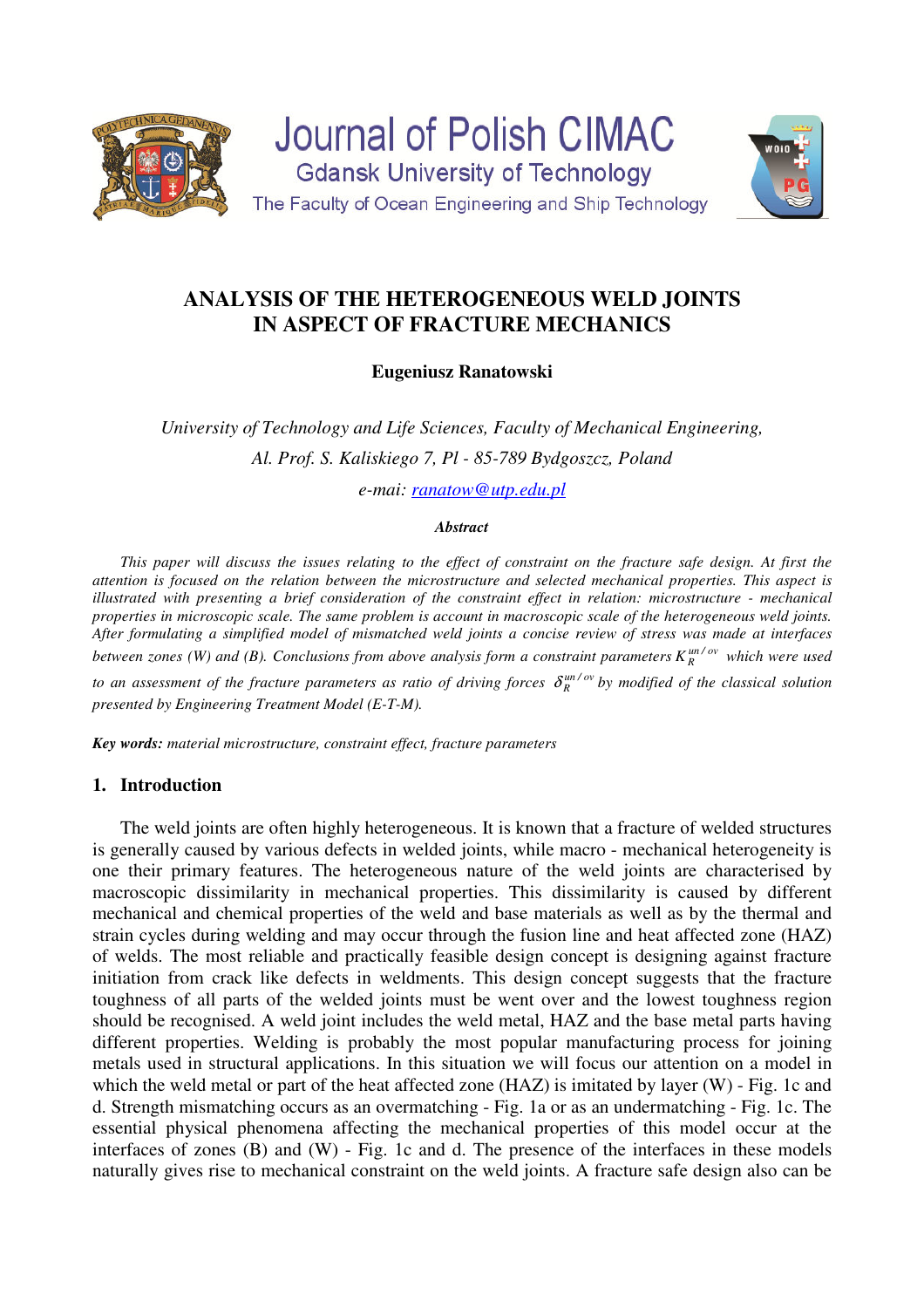influenced by constraint. The analysis of failure in a structural component depends on two inputs, the fracture behaviour and deformation behaviour - both depend on constraint. Current work has concentrated more on looking at constraint effects on the fracture behaviour.



*Fig.1. Characteristic of the models of the mismatched weld joints: (a) change of the yield point*  $R_e^{W(ov)}$ *in the overmatched weld joint; (b) change of the yield point*  $R_e^{W(un)}$  *in the undermatched weld joint; (c, d) geometrical configuration - layer W as perpendicular or incline to external load 2P.* 

## **2. Influence of the constraint effect on the material microstructure**

The normal way to calculate the strength of a multiphase alloy is to use a rule of mixtures, i.e. to estimate a mean value from the weighted average of each component:

$$
\sigma = V_a \sigma_a + V_b \sigma_B + V_p \sigma_p + V_M \sigma_M + V_p \sigma_B + \dots
$$
 (1)

where:

 $\sigma$ <sub>i</sub> the property assigned to phase i,

 $V_i$ volume fraction of phase i.

Above approximation may not be valid in circumstances where the phases have very different mechanical properties. This take place because of constraint effect between different components of microstructure. For example on Fig. 2 is presented plots of normalised strength of bainite as the function of fraction of bainite in martensitic matrix and change of proof stress of bainite and martensite in mixed microstructure which has been tempered.

Then the strength of constrained bainite is established as follows [1]:

$$
\sigma_b \cong \sigma_{bo} [0.65 \exp(-3.3V_b) + 0.98] \le \sigma_M , \qquad (2)
$$

where:

 $\sigma_{\rm h}$ strength of constrained the bainite.  $\sigma_{\rm bo}$  - strength of unconstrained the bainite,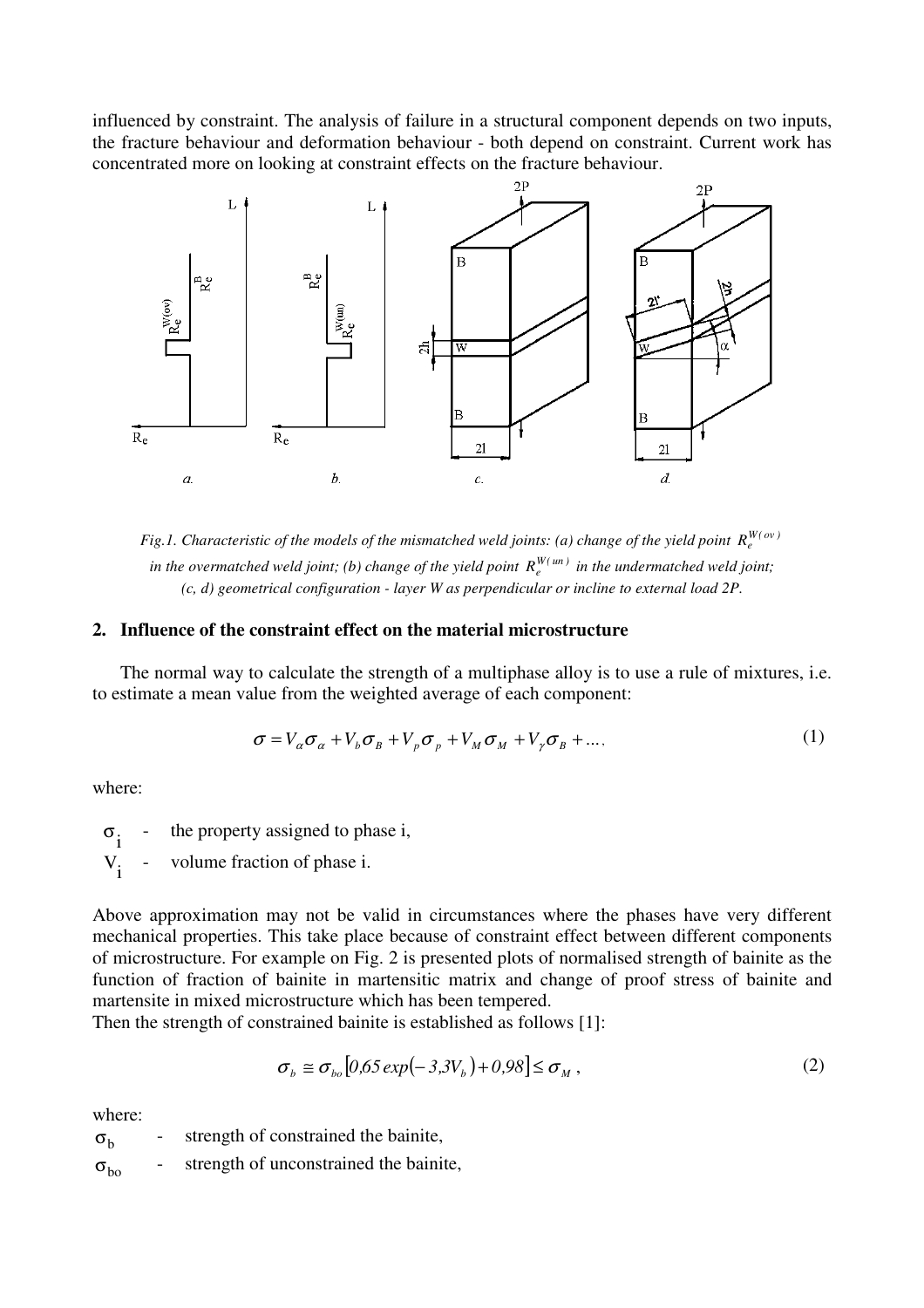

*Fig. 2. Characteristic of the strength of constrained bainite in martensite matrix [1]: (a) the normalised strength of bainite as the fraction of bainite in martensitic matrix; (b) the strength contributions of bainite and martensite in the mixed microstructure which has been tempered.* 

When the volume fraction  $V_b$  of bainite is small, its strength nearly matches that of martensite -Fig. 2. In accordance with above established rules the constraint effect are important in determining the mechanical behaviour of weld and HAZ microstructures in many respects. For example, it was indicated that hard-phase islands present in HAZ microstructures are most detrimental when they are severely constrained by the surrounding microstructure. It was also noted that microstructural inhomogeneities such as hard pearlite island, can lead to a significant variations in measured fracture toughness values of the same material.

## **3. Influence of constraint effect on the fracture of heterogeneous weld joints - macroscopic scale**

Determination of change in the state of stress occurring at the interface of zones (B) and (W) is than of primary importance for a correct interpretation and estimation of a new mechanical properties. The stress analysis in this area is made previously in [2]. A very useful form of the stress state we can received by change the parameters:  $\gamma \rightarrow q$ . The parameter  $\gamma$  represent the internal normalised tangential stress at interfaces and the parameter q is represent the external normalised tangential stress caused by force 2Q. With use the relation between  $\gamma$  and q as:

$$
\gamma + 1 = 2q \rightarrow \gamma = 2q - 1,\tag{3a, b}
$$

we can transform the stress state which was established previously [2] on the form very useful in practice as follows:

undermatching case:

$$
\sigma_{xx(\,rel)}^{un} = \frac{\sigma_{xx}^{un}}{k} = \frac{1}{2(l-q)} \bigg[ \bigg( \frac{\pi}{2} + 2(l-2q)\sqrt{q(l-q)} - \arcsin(2q-l) \bigg) \bigg] + (l-q)\frac{\xi}{\kappa} - \tag{4}
$$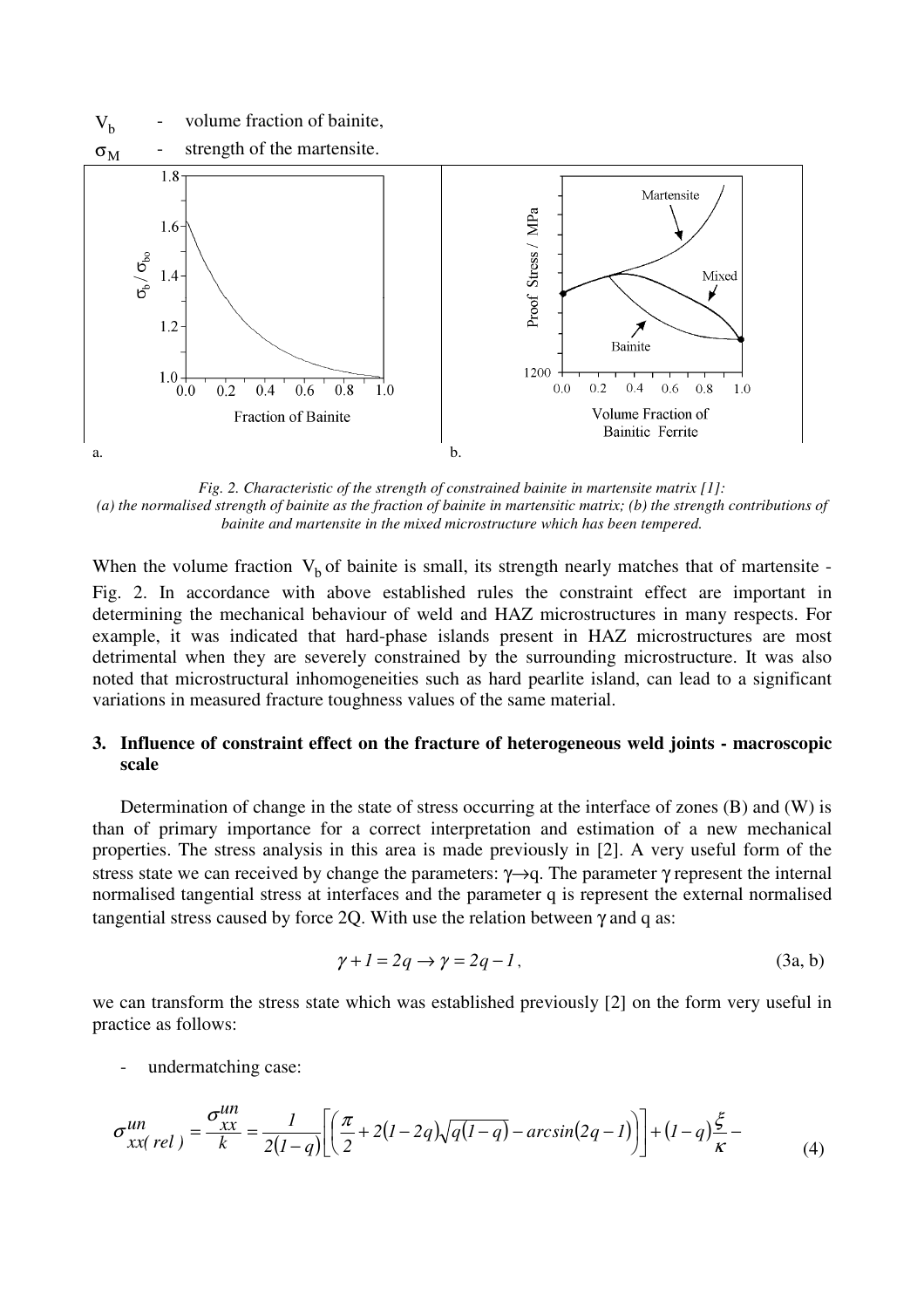$$
-2\sqrt{I - \left(q + (I - q)\frac{\eta}{\kappa}\right)^2},
$$
  

$$
\sigma_{yy(\,rel)}^{un} = \frac{\sigma_{yy}^{un}}{k} = \frac{I}{2(I - q)} \left[\frac{\pi}{2} + 2(I - 2q)\sqrt{q(I - q)} - \arcsin(2q - I)\right] + (I - q)\frac{\xi}{\kappa},
$$
 (5)

$$
\sigma_{xy(\text{rel})}^{un} = \frac{\sigma_{xy}^{un}}{k} = q + (I - q)\frac{\eta}{\kappa},\tag{6}
$$

*k*  $q = \frac{q}{q}$ τ  $=\frac{\varkappa}{4},$  $(\iota n)$ *3*  $k = \frac{R_e^{W(un)}}{F}$ ,  $R_e^{W(un)} \leq R_e^B$  $\frac{W(un)}{e} \leq R_e^{\frac{1}{2}}$  $R_e^{\mathbf{W}(\mathbf{u}n)} \leq R_e^{\mathbf{D}}$ , *A Q*  $\tau_Q$  =

- overmatching case

$$
\sigma_{xx(\text{rel})}^{ov} = \frac{\sigma_{xx}^{ov}}{k} = -\left[\frac{1}{2(I-q)}\left[\left(\frac{\pi}{2} + 2(I-2q)\sqrt{q(I-q)} - \arcsin(2q-1)\right)\right] + (I-q)\frac{\xi}{\kappa} - 2\sqrt{I - \left(q + (I-q)\frac{\eta}{\kappa}\right)^2}\right],\tag{7}
$$

$$
\sigma_{yy(\,rel)}^{ov} = \frac{\sigma_{yy}^{ov}}{k} = \frac{1}{2(l-q)} \left[ -\frac{\pi}{2} - 2(l-2q)\sqrt{q(l-q)} + \arcsin(2q-l) \right] + (l-q)\frac{\xi}{\kappa},\tag{8}
$$

$$
\sigma_{xy(\text{rel})}^{ov} = \frac{\sigma_{xy}^{ov}}{k} = q + (I - q)\frac{\eta}{\kappa},\tag{9}
$$

$$
q = \frac{\tau_Q}{k}, \ k = \frac{R_e^{W(ov)}}{\sqrt{3}}, \ R_e^{W(ov)} > R_e^B, \ \tau_Q = \frac{Q}{A}, \ \kappa = \frac{2h}{2t}; \ \eta = \frac{2y}{2t}; \ \xi = \frac{2x}{2t}; \ \kappa \ge \eta.
$$

In practice, by used to consideration the external force 2P and inclined layer we can determining the value of external tangential stress acting at interface as follows:

$$
\tau_Q = \frac{\sigma_I}{2} \sin 2\alpha \,,\tag{10}
$$

where:

| $\sigma_1 = 2P/A$ |            |                                      |
|-------------------|------------|--------------------------------------|
| 2P                |            | tensile force, Fig.1,                |
| $A = 2 t \cdot L$ | $\sim 100$ | cross - section perpendicular to 2P, |
| $\alpha$          |            | - angle, Fig. 1.                     |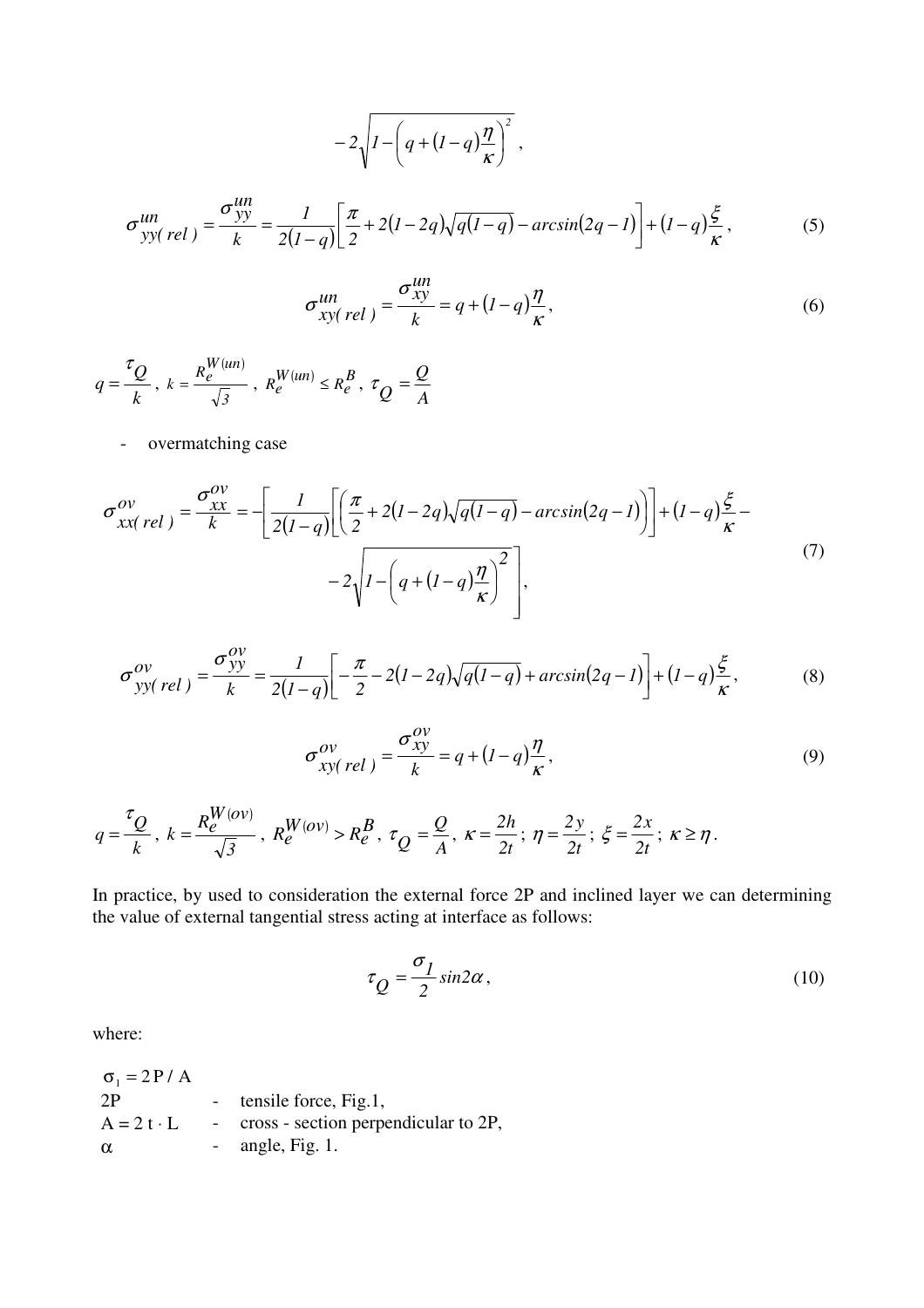Then it is possible to assess the value of q as:

$$
q = \frac{\sigma_{\scriptscriptstyle{I}}}{2k} \sin 2\alpha \,,\tag{11}
$$

The stress analysis to enables establish the quantitatively assessment of constraint effect by introduce the constraint factor for the under- and overmatched weld joints in accordance to references [3], as follows:

$$
K_W^{un} = \frac{2}{\sqrt{3}} \left( \frac{1}{4(l-q)} \left[ \frac{\pi}{2} + 2(l-2q)\sqrt{q(l-q)} - \arcsin(2q-l) \right] + (l-q)\frac{l}{4\kappa} \right),\tag{12}
$$

$$
K_W^{ov} = \frac{2}{\sqrt{3}} \left( \frac{l}{4(l-q)} \left[ -\frac{\pi}{2} - 2(l-2q)\sqrt{q(l-q)} + \arcsin(2q-l) \right] + (l-q)\frac{l}{4\kappa} \right),\tag{13}
$$

Fig. 3a, b presents the dependence of the constraint factors  $K_W^{un/ov}$  on the parameters  $\kappa$  and q. Because of that the model is based on the assumption that the materials of zones B and W are ideal plasticity than the new value of yield point of the layer is equal:

- undermatching case  $(R_e^{\text{W}} < R_e^{\text{B}})$ :  $R_e^{\text{W}} < R_e^{\text{B}}$ :

$$
R_e^{W(un)} = K_W^{un} \cdot R_e^W, \qquad (14)
$$

- overmatching case  $(R_e^{\text{W}} > R_e^{\text{B}})$ :  $R_e^{\text{W}} > R_e^{\text{B}}$ :

$$
R_e^{W(ov)} = K_W^{ov} \cdot R_e^W,
$$
\n(15)

The change in state of stress also leads to conversion in crack resistance in these zones, the procedure of destruction and kind of fracture. For example consider the above - mentioned problem when the crack is located in the middle part of the layer parallel to the interfaces and in the homogeneous material in which the constraint effect is not effecting.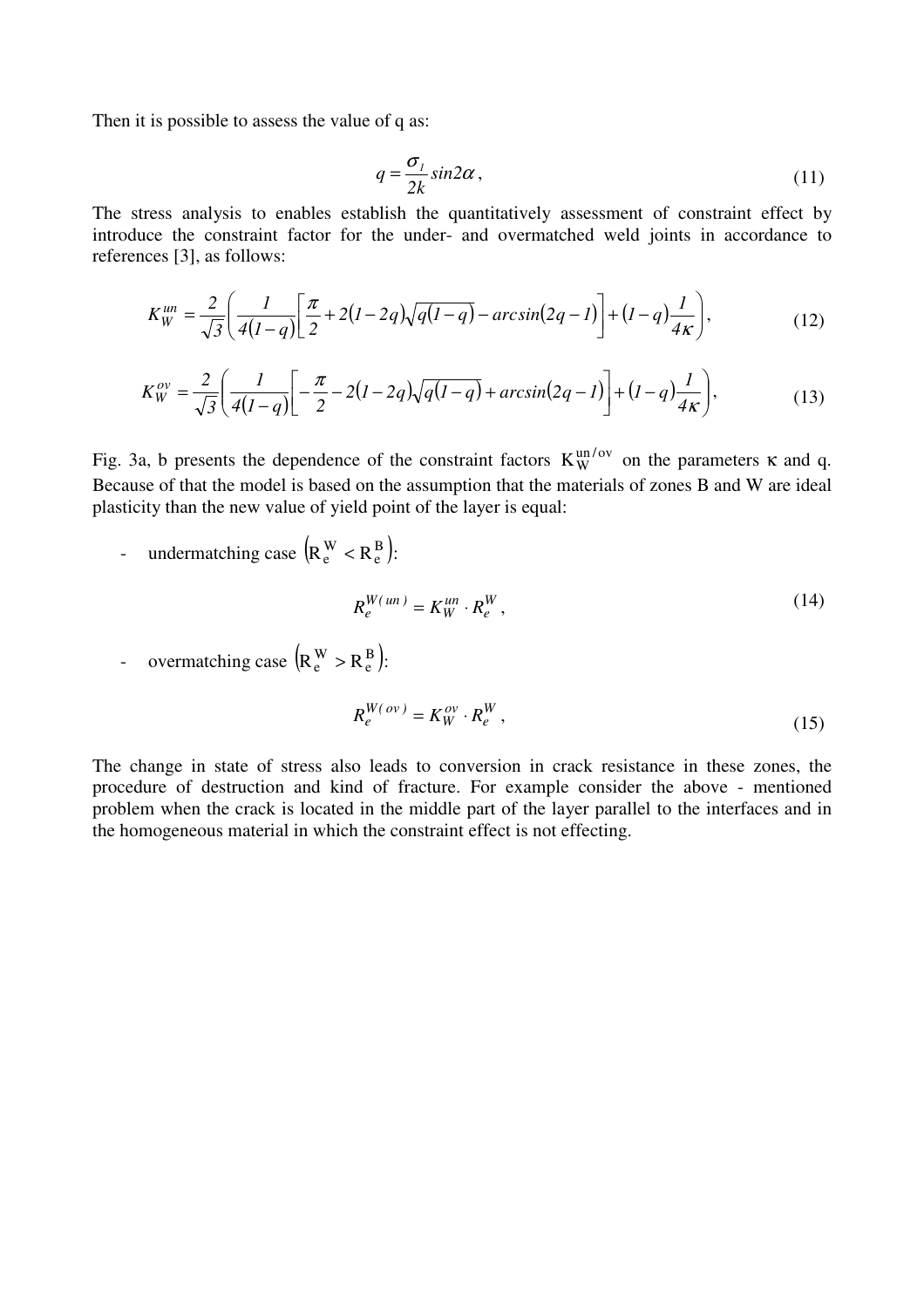

*Fig. 3. Diagrams of*  $K_W^{un}$ *,*  $K_W^{ov}$  *for: (a) undermatched; (b) overmatched models of weld joints.* 

One of the most important procedures is the recently introduced Engineering Treatment Model (ETM) relates CTOD to the applied load or strain for work hardening materials [3, 4]. In according to the previously determined equations by Schwalbe for assessing the ratio of the driving forces in mismatching model - Fig. 1 and after taking the constraint factor  $K_W^{un/ov}$ . It will be able to determine the normalised parameter  $\delta_R = \delta_W / \delta_B$  as follows:

- undermatching case at matching ratio  $K_S = R_e^B / R_e^{W(un)} > 1$ e  $_{\rm S} = \mathrm{R}_{\rm e}^{\rm B} / \mathrm{R}_{\rm e}^{\rm W(un)} > 1$ :

$$
\sigma_1 < R_e^{\,W(un)} < R_e^{\,B}
$$

 $I$  *R*  $I$ *S*  $I$ *R*  $I$ *I* $I$ *nit*:

upper limit:

$$
\delta_R = K_S, \tag{16}
$$

$$
\delta_R = \frac{3}{2} \frac{1}{\frac{1}{K_S} + \frac{1}{2K_S^3}},\tag{17}
$$

$$
R_e^B > \sigma_1 \ge R_e^{W(un)} \qquad \qquad \delta_R = \left(\frac{K_W^{un}}{K_S}\right)^{\left(1 - \frac{1}{n_W}\right)},\tag{18}
$$

$$
\sigma_1 \ge R_e^B \ge R_e^{W(un)} \qquad \qquad \delta_R = \left(\frac{K_W^{un}}{K_S}\right) \left(\frac{1}{n_W} - \frac{1}{n_B}\right) \left(\frac{1}{K_S}\right)^{\left(1 - \frac{1}{n_W}\right)},\tag{19}
$$

- overmatching case at matching ratio:  $K_S = R_e^B / R_e^{W(un)} < 1$ e  $_{\rm S} = \mathrm{R}_{\rm e}^{\rm B} / \mathrm{R}_{\rm e}^{\rm W(un)}$  < 1 :